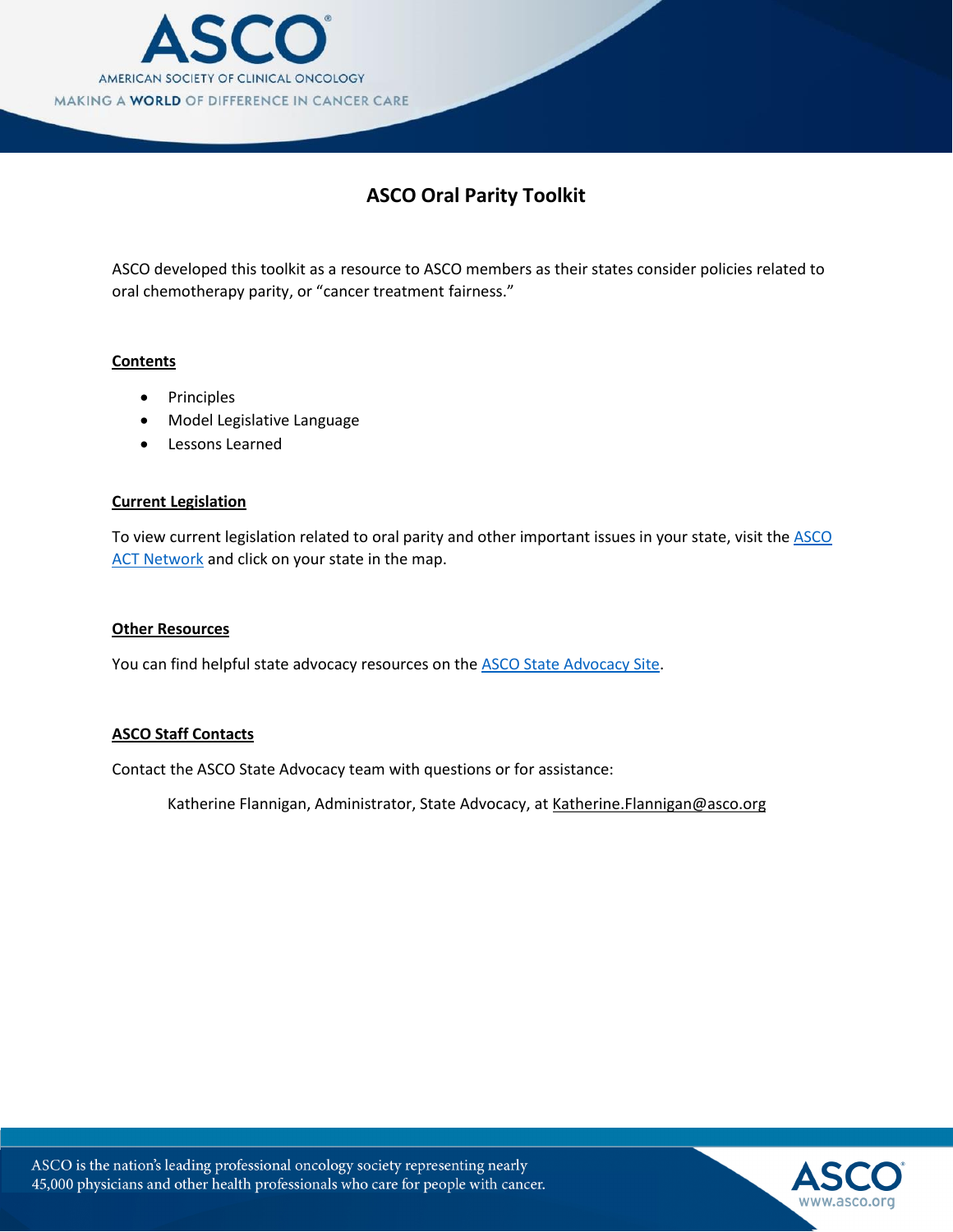

## **Lessons Learned: ASCO's State Advocates on Oral Parity Legislation**

#### **Background**

Many states have recently passed parity legislation, which ensures patient cost-sharing for both traditional intravenous cancer drugs and oral cancer drugs are similar. In some of these states, ASCO's State Affiliates have been instrumental in getting this legislation introduced and ultimately passed. These affiliates have shared the tactics they used to achieve this, as well as some of the challenges they faced along the way.

#### **Successful Messages**

- **Point out that there is no financial gain for oncologists from this legislation; you are there to help your patients**. The advocates highlighted that medical oncologists supported the legislation because it was the right thing to do for their patients rather than because of the potential for financial gain. The fact that the medical oncologists did not have any financial stake in the outcome of the bill allowed the advocates to be the single most effective and credible voice with the legislators.
- **Describe the changes in modern cancer care and tie these changes to the need for enacting oral parity legislation.** By using clear, common language, you can tell the story effectively and provide lawmakers with the background necessary to understand the wisdom behind the legislation. Through scientific breakthroughs, cancer treatment is now moving away from reliance on drugs that are not very targeted – drugs that poison the cancer cells but also have toxicities for other cells in the patient. The new drugs are more targeted and designed to turn off specific processes in the cancerous cells, and many of these new drugs are oral cancer drugs. This is a big change, and as a result, oral cancer drugs are playing an increasingly important role in the day-to-day care of cancer patients. To reflect this role, it is important to ensure that similar policies apply to patient cost-sharing for both traditional intravenous cancer drugs and oral cancer drugs.

#### **Successful Tactics**

- **Offer to testify.** Testimony from a motivated oncologist was one of the most effective approaches taken in one state. This was central to the success of the effort and a big part of the success. The lawmakers placed significant weight on such testimony because the medical oncologist had no interest in the issue other than to provide the best possible care to cancer patients and because the medical oncologist knew the science, knew the drugs and knew about dealing with insurers. The medical oncologist was the one voice that could address how all of these factors interact in practice.
- **Use data to support your argument.** There were some studies available to help support the fact that insurance premiums would not change dramatically under the legislation.
- Contact the media to help get your message out. The press helped one state significantly in helping the public and the legislature understand the issue. There were front page stories about cancer patients with difficulties accessing cancer drugs. In the face of all of this, opposition to the bill seemed to disappear.
- **Keep the message simple**. Make sure it is clear that the bill is very simple, especially if the other

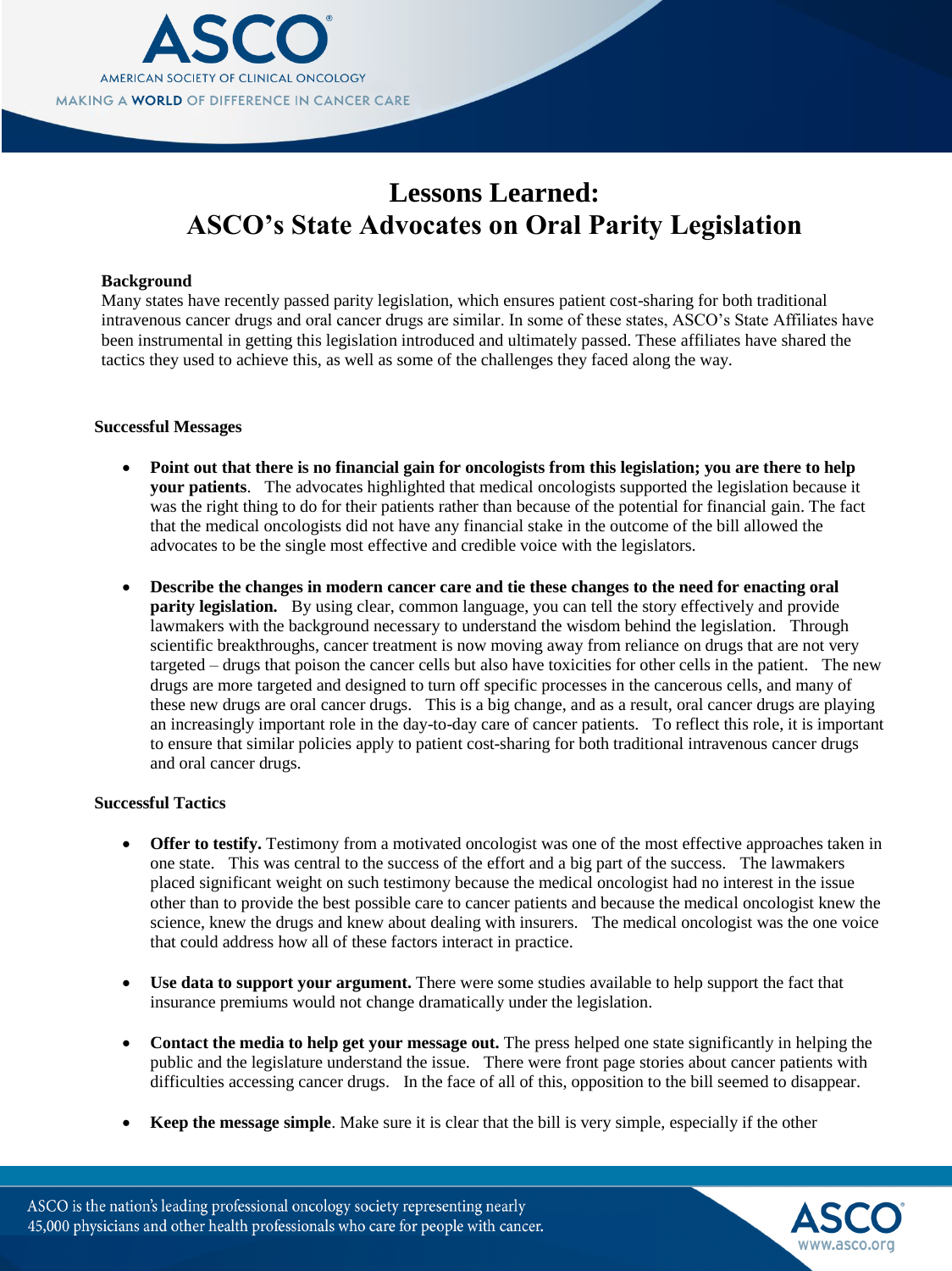

stakeholders are making the issue appear complicated. Most bills addressing this issue leave significant discretion to the insurance companies. The bills for the most part simply say that the insurers must not impose more burdensome cost-sharing on the patients for oral drugs than other types of cancer drugs. The detail regarding how this works in practice – the discretion to establish the insurer's policies – is left up to the insurers to determine. Do not let anyone make this sound complicated or hard to do.

- **Work with state patient advocacy organizations.** Working with state patient advocacy groups is critical to success because they were able to raise awareness by pushing the message to a larger audience. In addition, there was a sense of unity among all of the groups in the coalition of stakeholders supporting the legislation, including pharmaceutical companies, patient advocacy groups and pharmacy associations.
- **Form a coalition.** Forming a more formal relationship with patient advocacy groups and other interested parties can be a powerful tool to raise awareness of the issue. In one state, the coalition submitted a letter on behalf of the local oncology association, the state medical society and patient advocacy groups and others.
- **Meet with all legislators in the state.** In one state, a single ASCO volunteer a medical oncologist called all of the state senators to urge their support and answer any questions.

#### **Barriers**

- Advocates had to overcome the natural hesitancy of many legislators against imposing legislative mandates on the insurance industry.
- There were concerns about harming patients by inadvertently raising insurance premiums.

#### **Other Important Things to Consider**

- The advocates believe that advocating in support of this bill was the right thing to do for their patients. But in addition, their work on this patient-focused bill will likely enhance their potential credibility in the future for advocacy involving other issues.
- An initial version of many of the bills introduced relied on the use of the word "chemotherapy." Not all of the drugs for cancer therapy fall into the category of "chemotherapy," and it is important to ensure that the bill applied more broadly to all anticancer drugs. If possible, avoid using the word "chemotherapy." Anticancer medication is an alternative that better describes what the bill is trying to achieve parity for.
- There may be some stakeholders who state that oral cancer drugs are less toxic. As medical oncologists, it is important to clarify those statements and to note that it is more accurate to say that oral cancer drugs have different toxicities from traditional intravenous and injected anticancer drugs.
- ASCO has also compiled both model legislation and oral parity principles to help guide advocacy efforts on the state level. There remain some evolving issues that may result in questions from state legislators regarding the interplay between patient protections established under state law and the new regulations that continue to arise under the Affordable Care Act. ASCO can provide timely guidance, so please do not hesitate to call us at (571) 483-1670 if you are confronted with such issues.

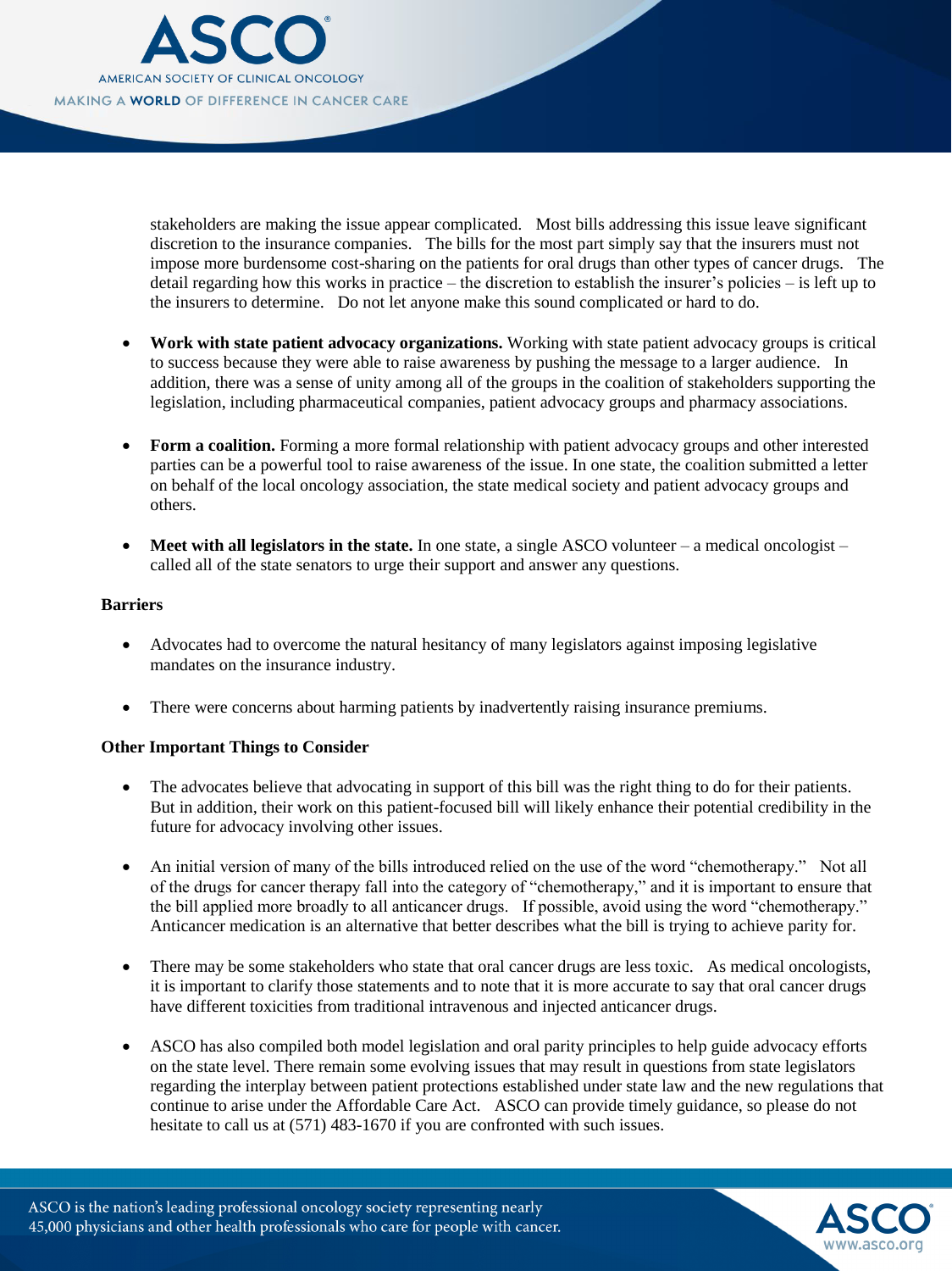

## **Suggested Language for State Oral Parity Legislation**

(a) Every policy or contract of health insurance delivered, issued for delivery, renewed, amended, or continued in this state that provides medical, major medical, or similar comprehensive coverage and that provides coverage for anticancer medications shall provide coverage for prescribed, orally administered anticancer medications and shall not apply cost sharing requirements for orally administered anticancer medications that are less favorable to the covered person than either:

(1) the cost sharing requirements for intravenous or injected anticancer medications that are covered under the policy or contract; or

(2) the cost sharing requirements for anticancer medications covered under the prescription drug benefits that the policy or contract may include.

(b) For the purposes of this section, "cost sharing" shall include copayments, coinsurance, dollar limits, and deductibles imposed on the covered person.

(c) An insurer providing a policy or contract described in subsection (a) and any participating entity through which the insurer offers health services shall not:

(1) vary the terms of the policy relative to the terms in effect on the date of enactment of this section for the purpose or with the effect of avoiding compliance with this section;

(2) provide incentives (monetary or otherwise) to encourage a covered person to accept less than the minimum protections available under this section;

(3) penalize in any way or reduce or limit the compensation of a health care practitioner for recommending or providing care to a covered person in accordance with this section:

(4) provide incentives (monetary or otherwise) to a health care practitioner relating to the services provided pursuant to this section intended to induce or have the effect of inducing such practitioner to provide care to a covered person in a manner inconsistent with this section; or

(5) achieve compliance with this section by reclassifying any anticancer medication or by imposing an increase in cost sharing for intravenous or injected anticancer medications relative to the cost sharing requirements in place on the date of enactment of this section.

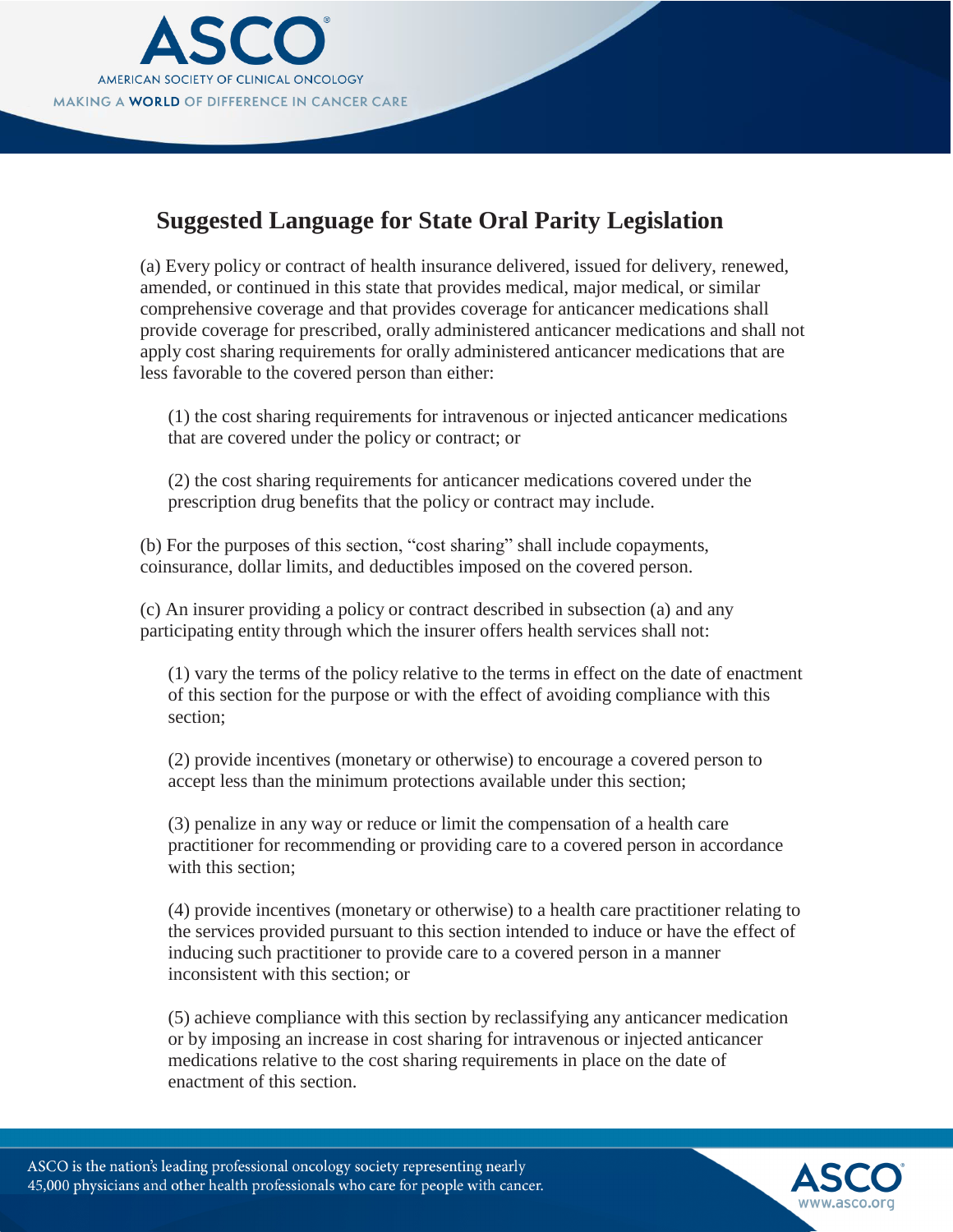

[Drafting note: Individual states use different terminology and sometimes multiple code sections for different types of health care insurance products. The language in this template may require adjustment on a state-by-state basis to achieve the intent of applying these safeguards broadly. This includes, but is not limited to, applying the safeguards to the following: group health care insurance, individual health care insurance, any form of self insurance regulated by the state (to extent not preempted by federal law), managed care plans, health maintenance organizations, group and individual accident and sickness insurance, individual and group hospital insurance or service contracts, medical service contracts, health benefit plans, fraternal benefit society plans, municipal group-funded pools, health plans for public employees, and comparable health insurance products described by different terminology.]

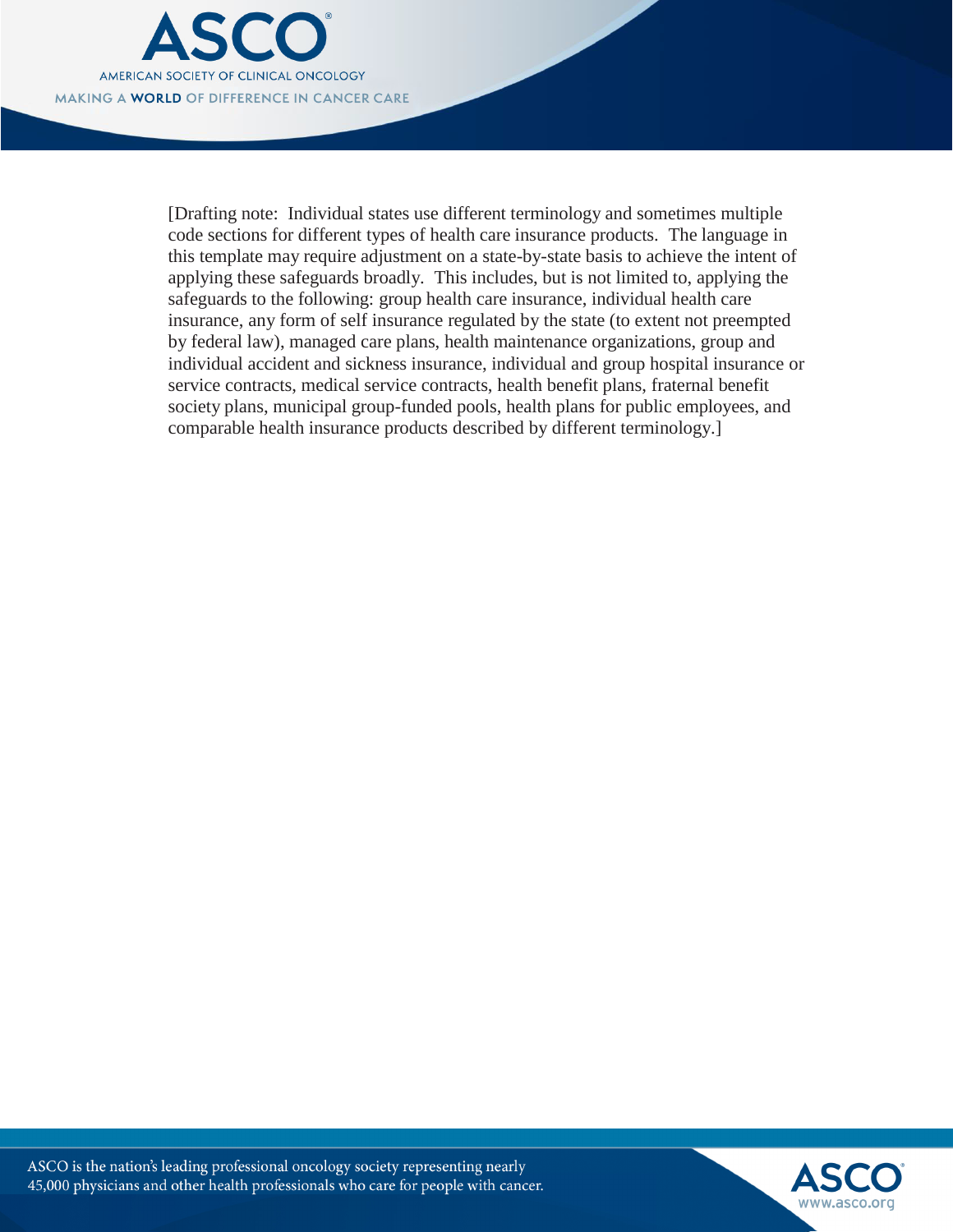

# **Principles for State Oral Parity Legislation**

Due to scientific advances in recent years, there are increasing opportunities to treat individuals with cancer with orally administered medications. As health insurance products have evolved over time, some health plans impose significantly higher cost sharing requirements on cancer patients for oral cancer drugs than for intravenous or injected cancer drugs.

In most cases where this discrepancy exists, it arises from the fact that traditional cancer drugs are covered under the medical benefit of most insurance plans and oral cancer drugs are often covered under the outpatient drug benefit. Significant concerns exist because, in many instances, the cost sharing burden imposed on patients (copayments, coinsurance, etc.) under the prescription drug benefit creates insurmountable financial barriers for cancer patients who need access to oral cancer medications.

In light of these concerns, the American Society of Clinical Oncology (ASCO) has adopted the following principles for evaluating state legislation involving access to oral cancer drugs.

- Oral cancer drugs may provide significant clinical advantages over the more traditional intravenous and injected forms of cancer medications that may exist to treat a particular type and stage of cancer. In some instances, they may represent the only treatment option. Ensuring that cancer patients have meaningful access to such oral cancer drugs is an issue of critical clinical importance. This is not merely an issue of convenience for the cancer patient or health care provider.
- We strongly support state oral parity laws, which play a critically important role in protecting cancer patients. In the absence of such laws, some health insurance companies impose much higher cost sharing requirements on patients for oral cancer drugs than intravenous and injected cancer drugs. State oral parity laws typically establish safeguards to ensure that cancer patients can access oral cancer drugs under the same general cost sharing rules that apply to other forms of cancer drugs.
- We continue to have concerns regarding the pricing of new oncology drugs and the adverse impacts that high costs may have on patient access to the most effective or most appropriate clinical therapies. State oral parity laws typically do not address the pricing of cancer drugs, instead focusing on the policies governing the cost sharing imposed on cancer patients. Although state oral parity laws do not address all of the problems related to cancer drug costs, these laws provide tangible and meaningful positive steps that warrant support.
- State oral parity laws should include robust language to ensure patient copayments, coinsurance, deductibles and other limits for oral anticancer drugs are no less favorable for cancer patients than would occur under the policies governing intravenous and injected anticancer drugs. In addition, such laws should include safeguards to prevent insurers from